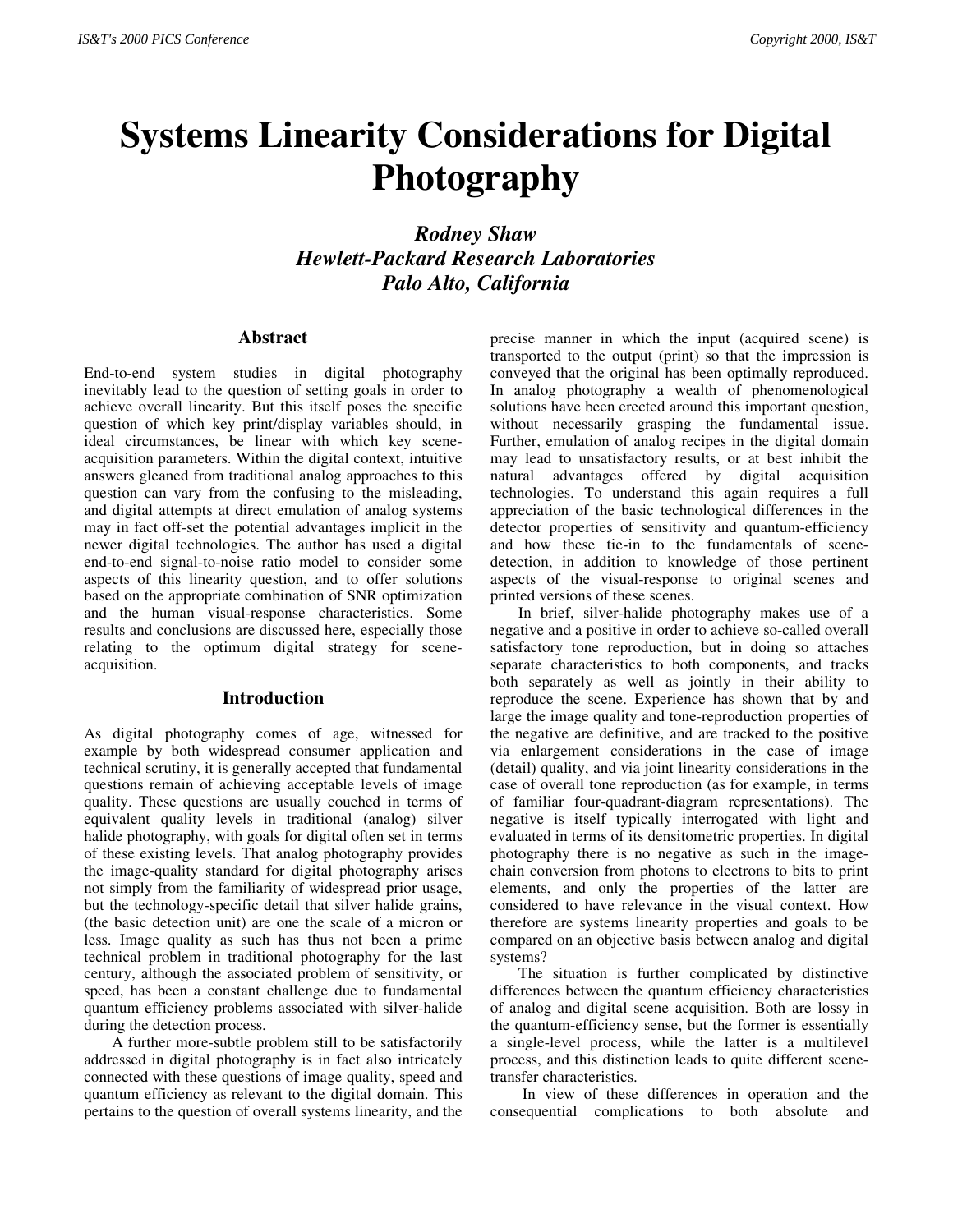comparative evaluation, the path forward might seem obscure. However when the analysis of digital photography is seen not as an evolution of analog techniques, but starts from the fundamental basis of information and signaldetection theories, and this approach is coupled to the appropriate pragmatic aspects of visual science, considerable clarification arises both in general understanding and in detailed evaluation techniques. Further this approach readily embraces both image quality (sharpness, grain, detail rendition) *and* tone reproduction/linearity considerations as a comprehensive whole, rather than an asserted set of *ad hoc* parameters.

 A significant literature exists in this field spanning the past half century or so (see for example references 1-17), including the application of these techniques to the evaluation of analog photography. Over recent years the author has attempted to illustrate the potential of these techniques in a series of studies concerning signal-to-noise analysis and comparison of digital photography systems (see for example references 18-24). These studies have described an end-to-end DQE model (signal-to-noisetransfer) from scene to print, and specifically included most of the key parametric variables in a CCD+TIJ digital capture/print combination, and their relationship to the most important image outcomes in the print.

 During the course of these studies the author has developed the concept of the ideal linear end-to-end system in terms of constant-DQE performance (as opposed to a DQE which is highly variable with scene exposure-level in the case of silver halide), including linear representation of significant visual differences in the original scene as equivalent significant visual differences in the print.

 The purpose of the following examples of this model is to demonstrate the concept of digital end-to-end linearity. For more details of the construction and implicit assumptions of the model, readers are referred to the previous series papers, since space prohibits full repetition here.

# **Scene-to-Print Digital Linearity**

Initially we consider an unrealistic but illustrative set of parameters. The (scene) exposure is detected with 10% conversion efficiency from photons to electrons. Digitization then follows, with digits subsequently mapped linearly into print reflectance. Figure 1 shows the resultant DQE characteristics for a series of digitization schemes.

These digitization schemes are based on statistical separation of the levels according to the underlying (assumed Poisson), and have been set at 1, 2 and  $3\sigma$ respectively. For simplicity a fixed and restricted exposure range has been considered, implying, 100, 20, 10 and 6 levels respectively for the above cases. Figure 2 shows the corresponding mean-level (reflectance scaled to 10) and absolute digital noise<sup>30</sup> characteristics, as plotted on the same exposure scale, the top curve representing digitization at every electron count, and in descending order the 1, 2 and 3σ level-separation criteria. Based on

complex arguments beyond the present scope, linearity of these mean level characteristics is assumed optimum, along with minimum digital noise in the print. According to these assumptions the 2σ-criterion appears to meet an optimum compromise between digital-economy and the linear transfer of signal characteristics - a familiar result from the field of signal sampling.



*Figure 1. DQE-exposure characteristics for four digitization schemes. a) every electron, b) 1*σ*; c)2*σ*; d) 3*σ *-criterion.*



*Figure 2. Reflectance (solid) and noise (dashed) characteristics corresponding to DQE characteristics of figure 1.*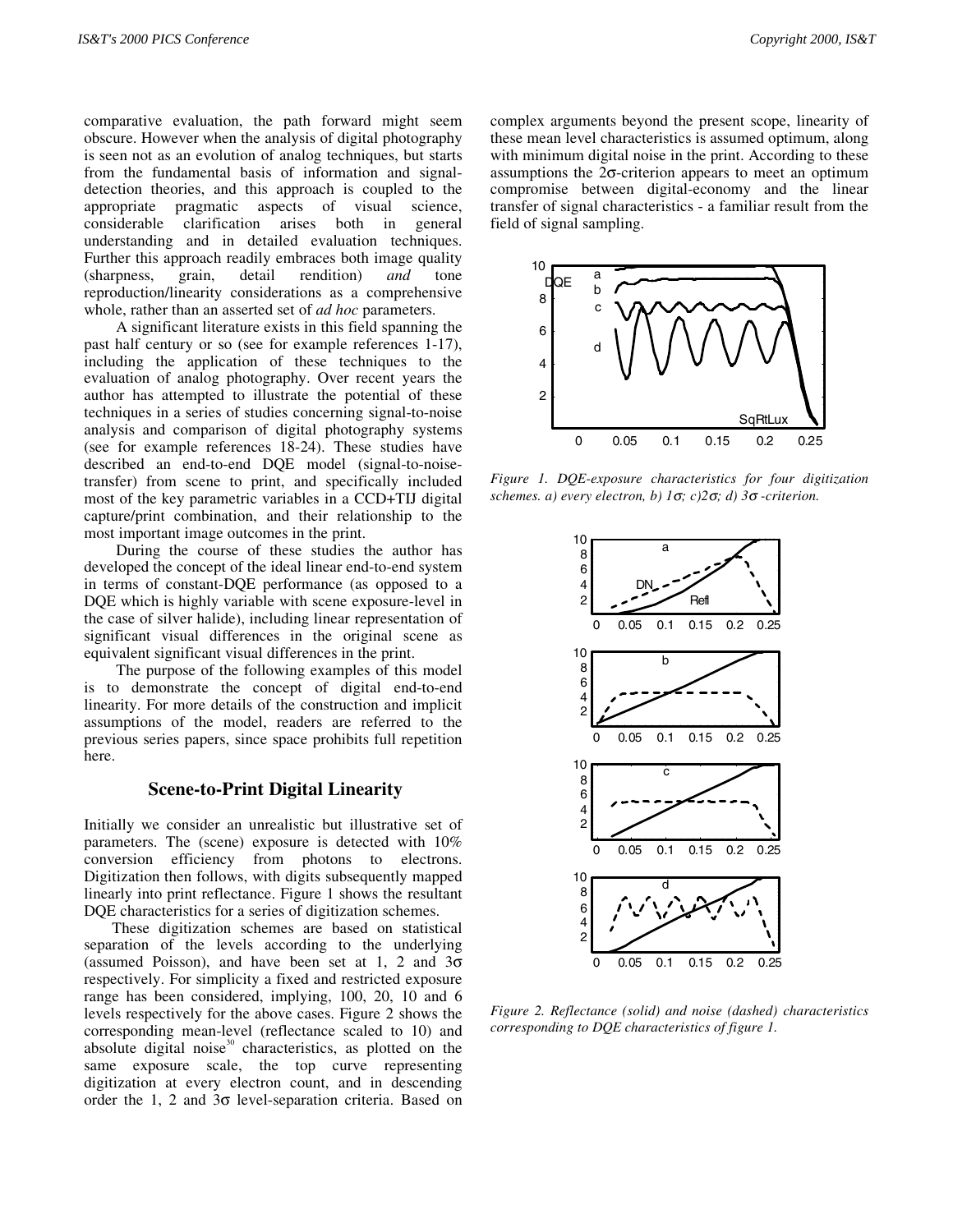

*Figure 3. DQE (top) and reflectance (solid) and noise (dashed) characteristics (below) for 2*σ *sampling criterion, with a) 32, and b) 64 levels sampled.*

 This result implies that a first order strategy is to sample the scene at enough 2σ-digitized levels to produce a print with sufficient exposure latitude, and noise low enough to yield satisfactory image quality. Figure 3 shows examples based on a doubling of levels while maintaining the same separation criterion. The longer exposure needed will then imply an accompanying lower noise level, but the overall efficiency of transfer will remain constant (DQE around 8%) and the linear mean-level characteristics will be maintained.

 The situation becomes more complex from a statistical viewpoint when spurious noise sources are present at some stage in the acquisition/digitization process, in addition to the natural noise inherent in the statistics of the scene quanta. In such practical cases endto-end linearity in the sense discussed above is still an essential condition, but the definition of distinct scene levels will now change due to the presence of this spurious noise. While the general solution to this problem may be difficult, the following simple example can provide insight into the general solution.

 We suppose that a scene is to be sampled at 32 levels, and that spurious additive noise sources (eg, dark-current, read-noise) are present to the extent of 32 rms electrons per CCD pixel on average (perhaps typical for pixel sizes used in contemporary use<sup>23</sup>). Figure 4 shows three scenesampling strategies that might be considered. The first of these ignores the presence of the spurious noise, and is still based on the 2σ-criterion calculated according only to the photon noise. This is represented by curve a, while curve c represents an offset of the sampling sufficient to maintain the functional nature of the conversion. Curve b represents maintenance of the 2σ-criterion.



*Figure 4. Sampling function, electrons to digits. a) 2*σ *criterion, photons alone, b) overall 2*σ *criterion applied, including spurious noise, c) sampling offset according to spurious noise.*

The various DQE implications of these assumptions are demonstrated in Figure 5. In all three cases the DQE linearity has inevitably been modified with DQE approaching the limiting case of that of Figure 3 upper, that is, only at higher exposures where the relative contribution of the fixed spurious noise has become small compared to that inherent in the scene photon statistics. Note however that curve b (2σ-criterion applied overall) exhibits the essential virtues of both separate cases, a and c. This may be demonstrated by calculation of the accompanying mean and variance characteristics, as shown in Figures 6 and 7.



*Figure 5. DQE-exposure characteristics corresponding to three sampling schemes of Figure 4.*

The mean-level (print-reflectance) characteristics of Figure 6 indicate the anticipated straight-line relationship in the case where the photon statistics alone dictate the sampling scheme, and also where the off-set is applied according to the spurious noise. The significant exposure penalty of the latter is also apparent, the new straight-line relationship being an exposure-scale translation from the old scale. However in the case where the 2σ-criterion is maintained on a joint statistical basis, it is seen that the mean-level curve now spans the other two, with a slight bowing of the curve in essence resulting from one set of statistics within the criterion merging into the other.